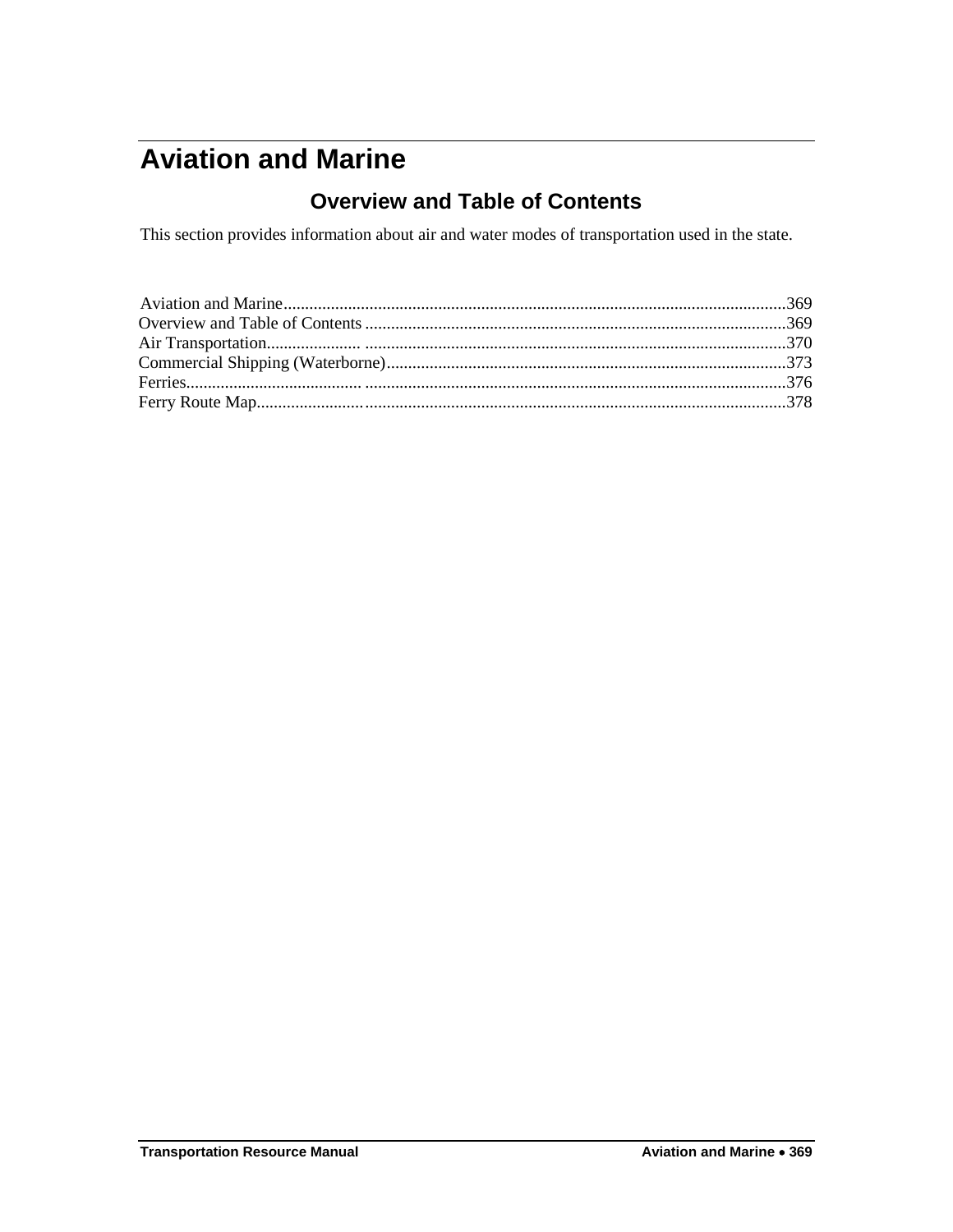# **Air Transportation**

#### <span id="page-1-0"></span>BACKGROUND

- Aviation facilities in the Washington State System Plan include a total of 139 public-use airports serving over 25,000 pilots across the state.
	- 14 Commercial/Primary Service Airports: Seattle-Tacoma International, Spokane International, Tri-Cities, Bellingham International, Yakima Air Terminal, Pangborn Memorial, Walla Walla Regional, Pullman/Moscow Regional, Port Angeles International, Friday Harbor, Boeing Field International, Grant County International, Orcas Island, and Anacortes.
	- 5 Reliever Airports:
		- o Puget Sound: Auburn Municipal, Snohomish County, Renton Municipal, and Harvey Field
		- o Spokane: Felts Field
- Airport ownership varies across the state:
	- 44 are city owned
	- 10 are county owned
	- 33 are owned by ports
	- 5 are jointly owned by city-county or city-city
	- 31 are privately owned
- There are 17 state-operated or state-owned airports that are strategically located to provide aircraft emergency access and fire suppression bases in remote areas of the state. These airports also serve remote communities and are used for recreation.
- Each year over 750 lifesaving ambulance missions and over 460 search and rescue missions are flown from public-use airports.
- About 47% or 65 public-use airports in the state are also within the National Plan of Integrated Airports System (NPAIS) plan. These airports support the Federal Aviation Administration's strategic goals.
- $\bullet$  In 2008 Seattle-Tacoma International ranked 17th in the nation for total number of passenger boardings. Spokane International followed (among Washington State airports) at  $71<sub>st</sub>$  in the nation.<sup>1</sup> Air Freight<sup>2</sup>. Three airports that provide freight service qualify for federal funds through the FAA. FAA defines airports eligible for air cargo entitlements as ―must exceed 1 million pounds of landing weight.‖ The three qualifying major air cargo centers in Washington are:
	- Seattle-Tacoma International (18th nationally in 2008 for total landed weight)
	- Boeing Field International (32rd)
	- Spokane International (46th)
	- In addition, 12 other state airports provide air freight services.

<sup>&</sup>lt;sup>1</sup> FAA CY 2008 Passenger Boarding and All-Cargo Data. Final CY 2009 data is available October 2010. http://www.faa.gov/airports/planning\_capacity/passenger\_allcargo\_stats/

<sup>&</sup>lt;sup>2</sup> FAA CY 2008 Passenger Boarding and All-Cargo Data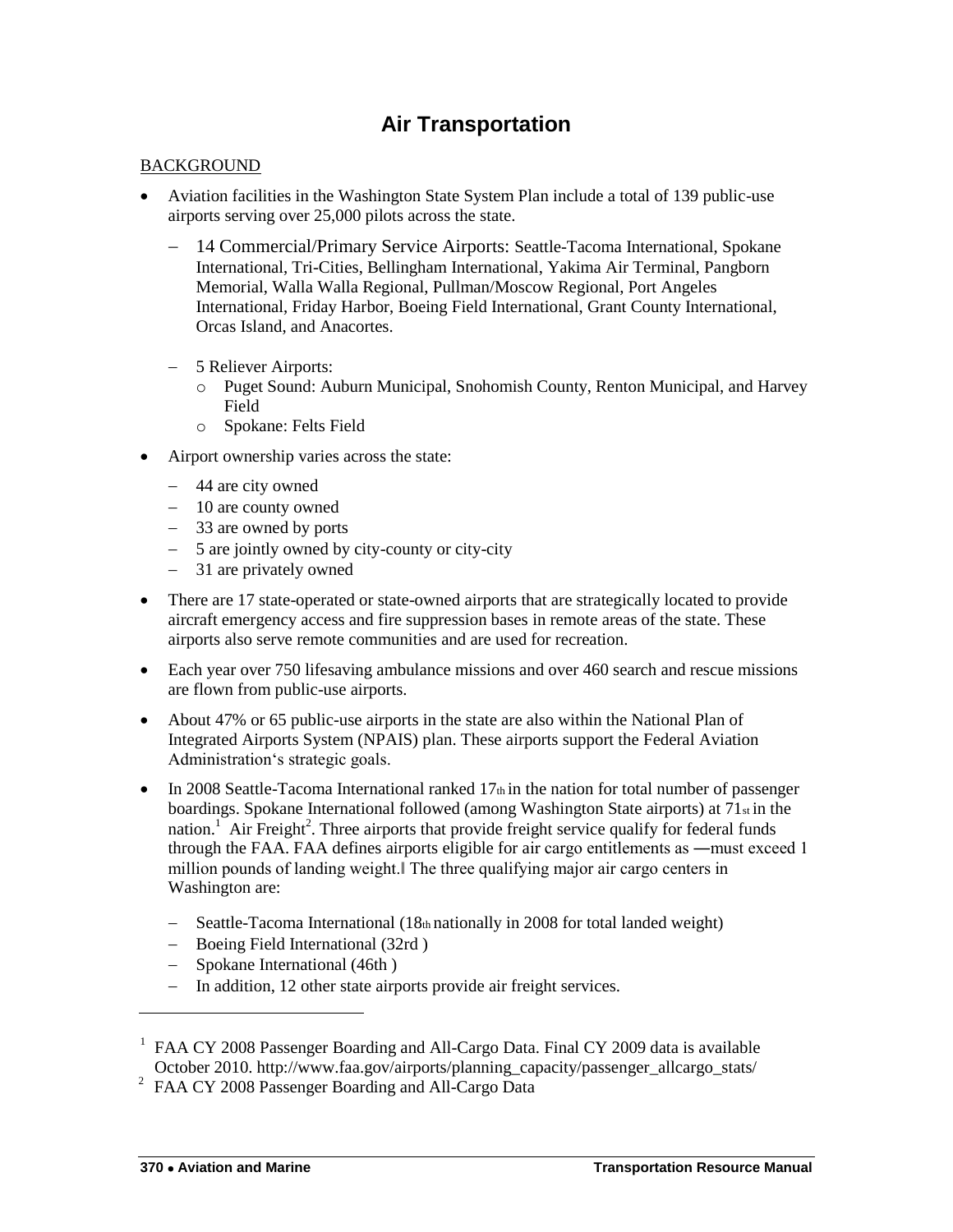#### **GOVERNANCE**

- Public-use airports are operated by port districts, cities, counties, and private interests. Publicowned facilities use several different funding mechanisms, including user fees (such as landing fees and passenger facility charges), voter-approved property tax levies, interest income, federal and state grants, and bond proceeds.
- WSDOT Aviation programs include the airport grant aid program, aviation system and land use planning, search and rescue, aircraft registration, and state managed airport administration.
- Programs operated by WSDOT-Aviation Division:
	- Construction and maintenance of facilities for 17 state-operated airports
	- Technical assistance to airports, cities, and counties
	- Search and rescue operations
	- Development of Washington Aviation System Plan
	- Height Hazard Obstruction technical assistance
	- Special studies, including:
		- o Pavement Conditions Assessment 2005 (5-year cycle)
		- o Economic Benefits Analysis of Airports in Washington State 2001
		- o Rural Airport Study 2002
		- o Airport Conditions Assessment, 2006, Phase I LATS
		- o Grant Assistance Program
		- o Airport Land Use Compatibility Program and Technical Assistance in accordance with RCW 36.70.547 and 36.70A.510

#### FUNDING

#### **Funding for WSDOT-Aviation Division:**

- State aviation fuel tax (RCW 82.42)
	- 11 cents per gallon fuel tax, which applies to general aviation aircraft, with exceptions as provided by law (aircraft exemptions include aircraft for government, military, commercial manufacturing, air carriers, testing, and agriculture)
	- Expected revenue for 2009–11 Biennium: \$6 million
- Motor fuel tax transfer (RCW 82.36.415)
	- 0.028% of the gross motor fuel tax (less sales tax) (estimate \$500,000)
	- Compensation for unclaimed motor vehicle fuel used in aircraft
- Aircraft registration fee (RCW 47.68.250)
	- \$15 paid annually by owners of aircraft operating in Washington State
- Aircraft excise tax (RCW 82.48.)
	- Annual rate levied on a sliding scale of \$35–\$140 per aircraft depending on the type and size of the aircraft
	- 10% of funds go to the Aviation Division to defray costs of registration and collection
	- 90% of the funds are deposited in the General Fund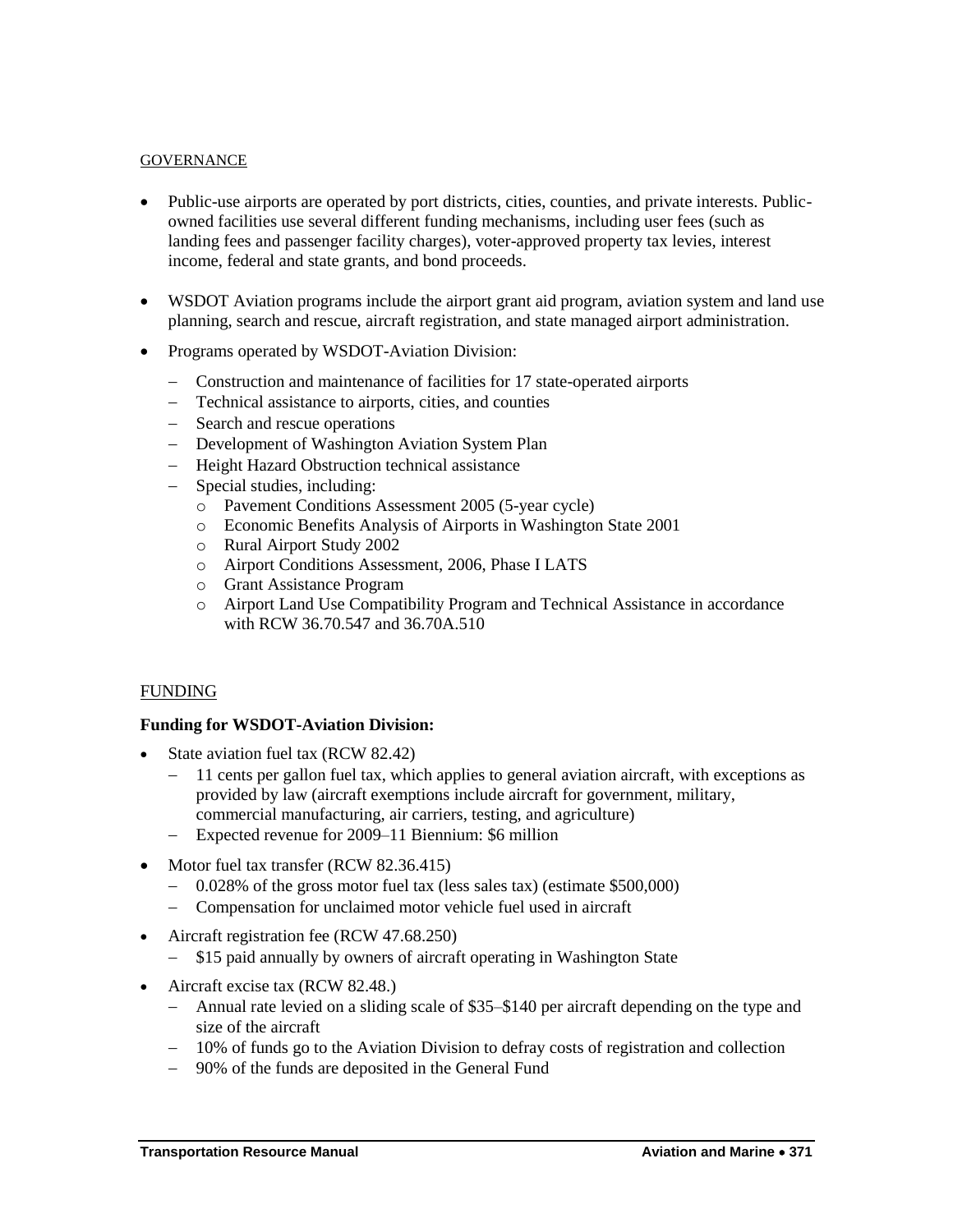- Grants
	- Federal Aviation Administration (FAA) all grants require matching: 95% federal 5% state/local. FAA grants fund the following:
		- o State Aviation System Plan projects
		- o State's Pavement Management Program
		- o Airport master planning
		- o Airport Improvement Projects
- State funds are used for the following purposes:
	- Provide matching grants to municipalities for constructing projects to improve airport infrastructure
	- Provide funding to many airports that do not qualify for federal funds
	- Technical assistance
	- Airport master planning
	- Emergency Response Aviation Facilities

#### **Funding sources for local airport funding:**

- Dedicated aviation funds: from proceeds of leases, hangar rentals, commercial leases, concessions, etc.
- Major airports (e.g., Seattle-Tacoma and Spokane International) impose landing fees on airlines to cover operations and finance capital improvements made with revenue bonds. In addition, passenger facility charges are assessed at commercial service airports for improvement projects.
- Some ports, counties, and cities appropriate general tax revenues to support their facilities.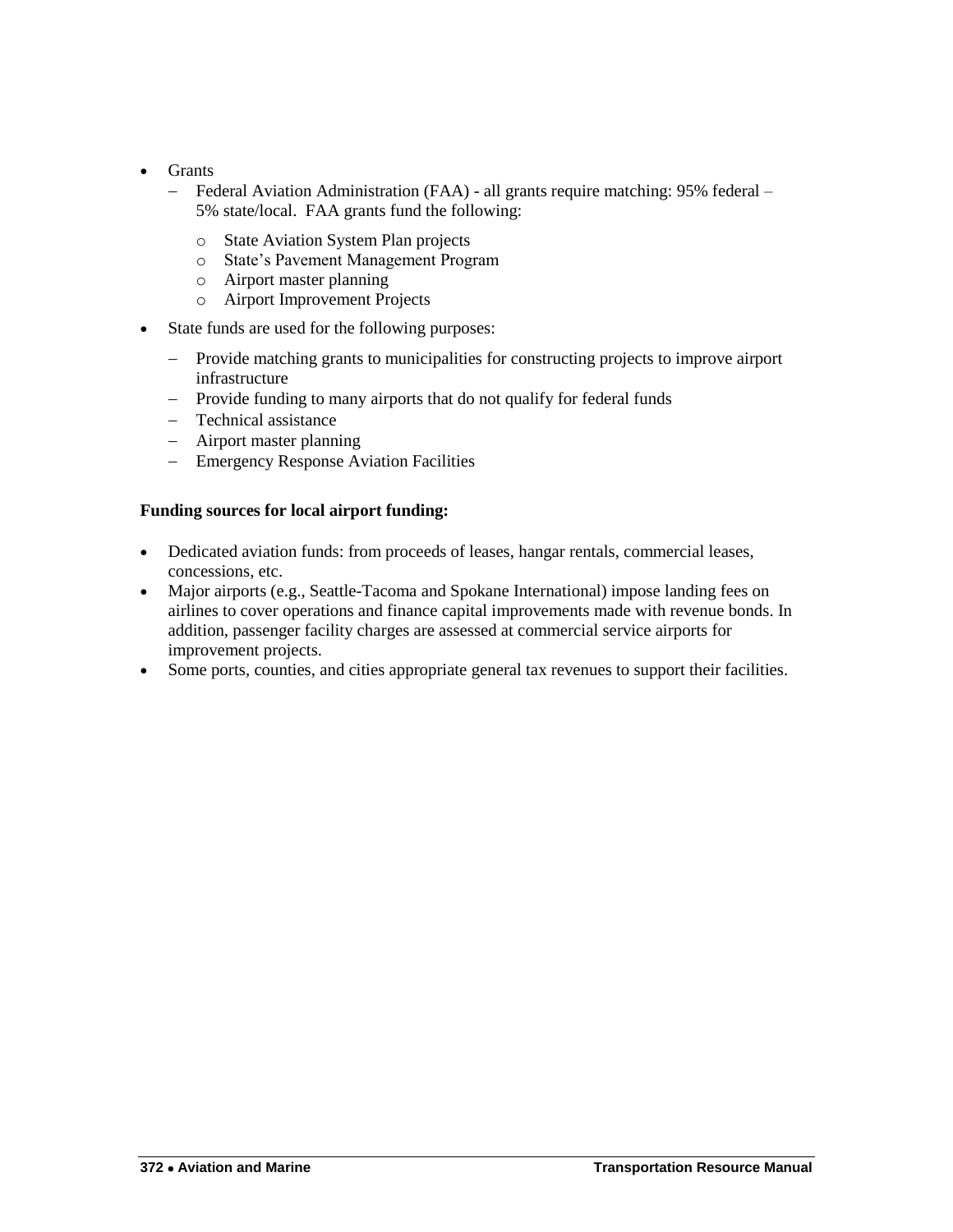# **Commercial Shipping (Waterborne)**

### <span id="page-4-0"></span>BACKGROUND

- In 2008, over 122.1 million tons of freight entered or left Washington State through Washington's seaports, according to the U.S. Army Corps of Engineers, and 11.5 million tons moved within the state.
- Crude petroleum, sand and gravel, and manufactured goods were the top three inbound commodities, by tonnage, in 2008. Food and food products, petroleum products, and lumber or wood were the top three outbound commodities, by tonnage, in 2008.
- In 2008, Washington State's seaports handled almost \$92.5 billion in international trade.
- Puget Sound seaports move large volumes of containerized imports from Asia, and the Columbia River seaports move large volumes of U.S. agricultural exports.
- Seventy percent of total inbound international container traffic is pass-through cargo destined for the Midwest or Eastern United States.
- In 2009, the Port of Seattle and the Port of Tacoma together handled more than 3.1 million TEUs (20-foot equivalent units), remaining the second largest container port complex on the West Coast.
- There are 11 deep-draft public ports in Washington with commercial marine terminals, and six shallow-draft public marine terminals. There are shallow-draft ports frequently used for fish landings at the Ports of Willapa Harbor, Peninsula, Ilwaco, and Chinook. In addition, there are many privately-owned marine terminal facilities throughout the state.
- Washington has seven deep-draft ports in Puget Sound, one on the Pacific Coast and three deep-draft ports on the Columbia River. In addition, there are seven inland ports on the Columbia-Snake Rivers that are served by barge.
- The ports are listed on the map on the next page. The numbers are used to locate them on the map.

#### **MAJOR PORTS**

| <b>Columbia Deep-Draft Ports</b>  |    | <b>Pacific Coast Ports</b> |    | <b>Other Major Inland Ports</b> |    |
|-----------------------------------|----|----------------------------|----|---------------------------------|----|
| Port of Kalama                    | 37 | Port of Grays Harbor       | 30 | Port of Centralia               | 11 |
| Port of Longview                  | 42 |                            |    | Port of Chehalis                | 12 |
| Port of Vancouver                 | 70 | <b>Puget Sound Ports</b>   |    | Port of Columbia                | 16 |
|                                   |    | Port of Anacortes          | 3  | Port of Ephrata                 | 23 |
| <b>Columbia/Snake River Ports</b> |    | Port of Bellingham         | 4  | Port of Moses Lake              | 47 |
| Port of Benton                    | 5  | Port of Everett            | 24 | Port of Quincy                  | 58 |
| Port of Clarkston                 | 15 | Port of Olympia            | 48 | Port of Ridgefield              | 59 |
| Port of Kennewick                 | 38 | Port of Port Angeles       | 54 | Port of Royal Slope             | 60 |
| Port of Klickitat                 | 41 | Port of Seattle            | 61 | Port of Woodland                | 80 |
| Port of Pasco                     | 51 | Port of Tacoma             | 68 |                                 |    |
| Port of Walla Walla               | 73 |                            |    |                                 |    |
| Port of Whitman County            | 76 |                            |    |                                 |    |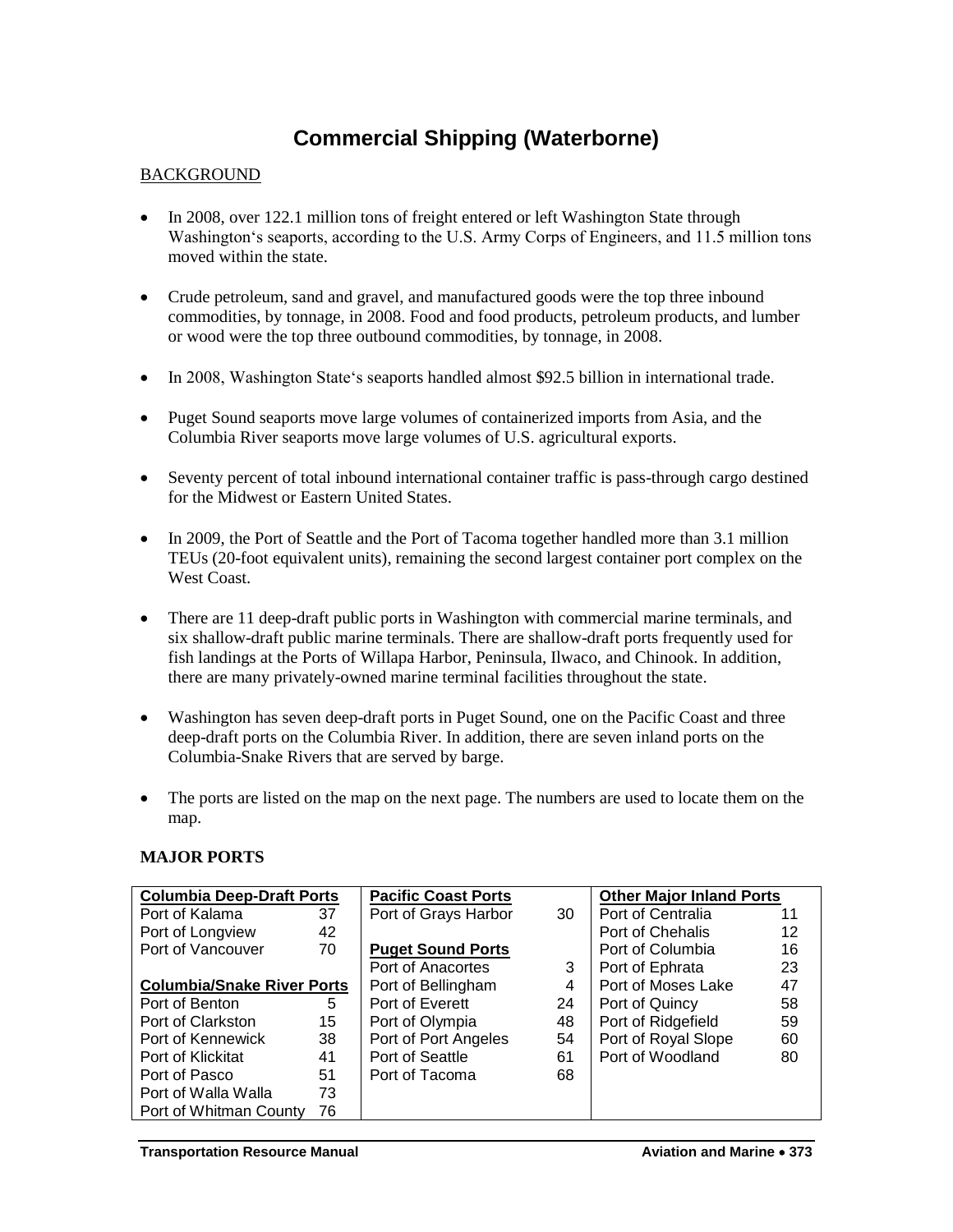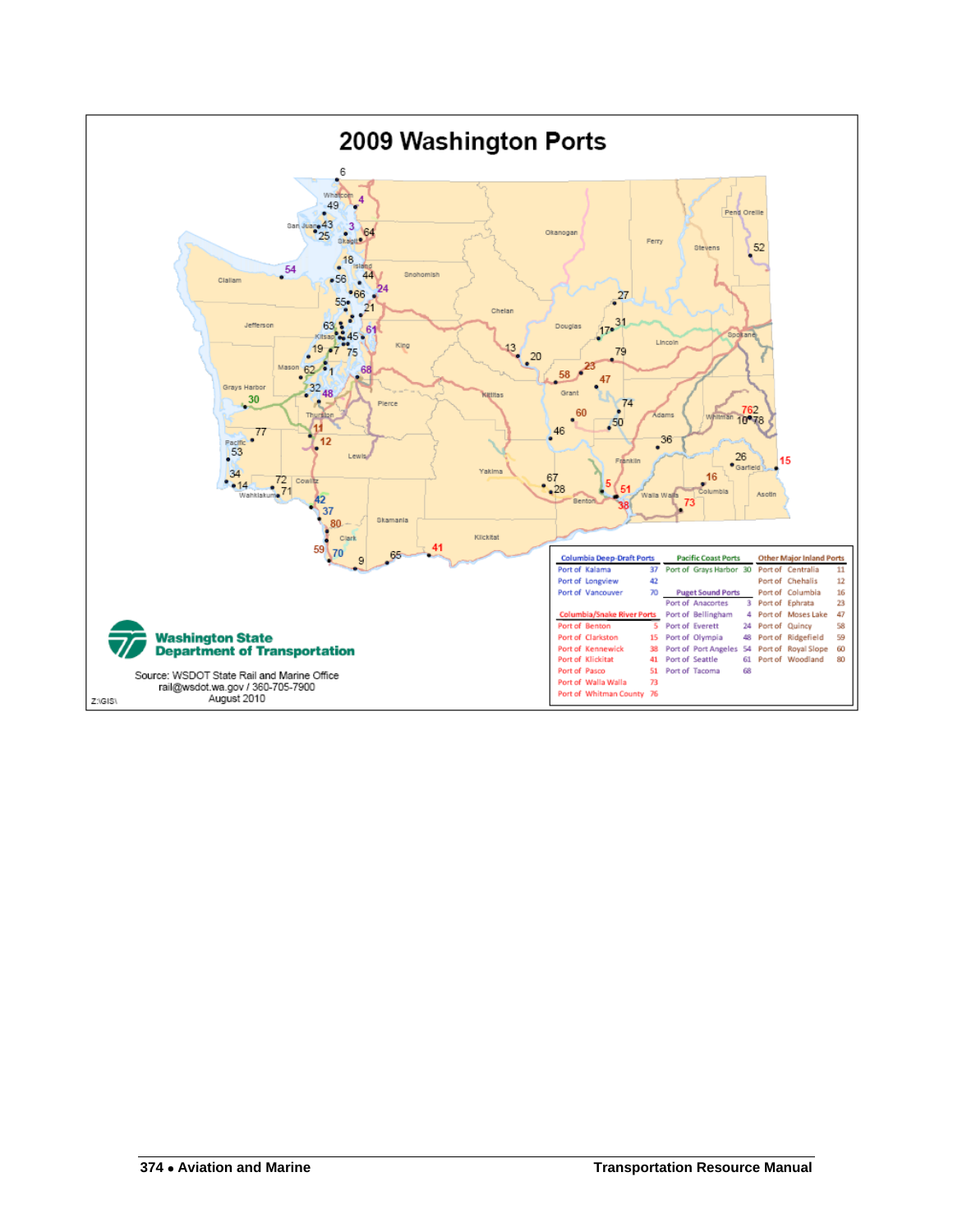### **Smaller Ports**

| Port of Allyn           | 1              | Port of Grandview    | 28 | Port of Peninsula            | 53 |
|-------------------------|----------------|----------------------|----|------------------------------|----|
| Port of Almota          | $\overline{2}$ | Port of Grapeview    | 29 | Port of Port Gamble          | 55 |
| Port of Blaine          | 6              | Port of Hartline     | 31 | Port of Port Townsend        | 56 |
| Port of Bremerton       | 7              | Port of Hoodsport    | 32 | Port of Poulsbo              | 57 |
| Port Brownsville        | 8              | Port of Illahee      | 33 | Port of Shelton              | 62 |
| Port of Camas-Washougal | 9              | Port of Ilwaco       | 34 | Port of Silverdale           | 63 |
| Port of Central Ferry   | 10             | Port of Indianola    | 35 | Port of Skagit County        | 64 |
| Port of Chelan County   | 13             | Port of Kahlotus     | 36 | Port of Skamania County      | 65 |
| Port of Chinook         | 14             | Port of Keyport      | 39 | Port of South Whidbey Island | 66 |
| Port of Coulee City     | 17             | Port of Kingston     | 40 | Port of Sunnyside            | 67 |
| Port of Coupeville      | 18             | Port of Lopez        | 43 | Port of Tracyton             | 69 |
| Port of Dewatto         | 19             | Port of Mabana       | 44 | Port of Wahkiakum Co. No. 1  | 71 |
| Port of Douglas County  | 20             | Port of Manchester   | 45 | Port of Wahkiakum Co. No. 2  | 72 |
| Port of Edmonds         | 21             | Port of Mattawa      | 46 | Port of Warden               | 74 |
| Port of Eglon           | 22             | Port of Orcas        | 49 | Port of Waterman             | 75 |
| Port of Friday Harbor   | 25             | Port of Othello      | 50 | Port of Willapa Harbor       | 77 |
| Port of Garfield        | 26             | Port of Pend Oreille | 52 | Port of Wilma                | 78 |
| Port of Grand Coulee    | 27             |                      |    | Port of Wilson Creek         | 79 |
|                         |                |                      |    |                              |    |

#### GOVERNANCE AND FUNDING

- Washington's ports are public agencies authorized in state statute.
- Port districts are special-purpose districts dedicated to building and operating facilities to foster trade and economic development.
- Ports are funded by user fees, property lease and rental fees, property tax levies, interest income, grants, operations revenues, and bond proceeds (RCW 53.36).
- The United States Coast Guard regulates navigation and surface water transportation.
- The Washington Board of Pilotage Commissioners is responsible for maintaining pilotage services on the Puget Sound and the coastal estuaries.
- The Oregon Board of Pilotage governs pilotage services on the Columbia River.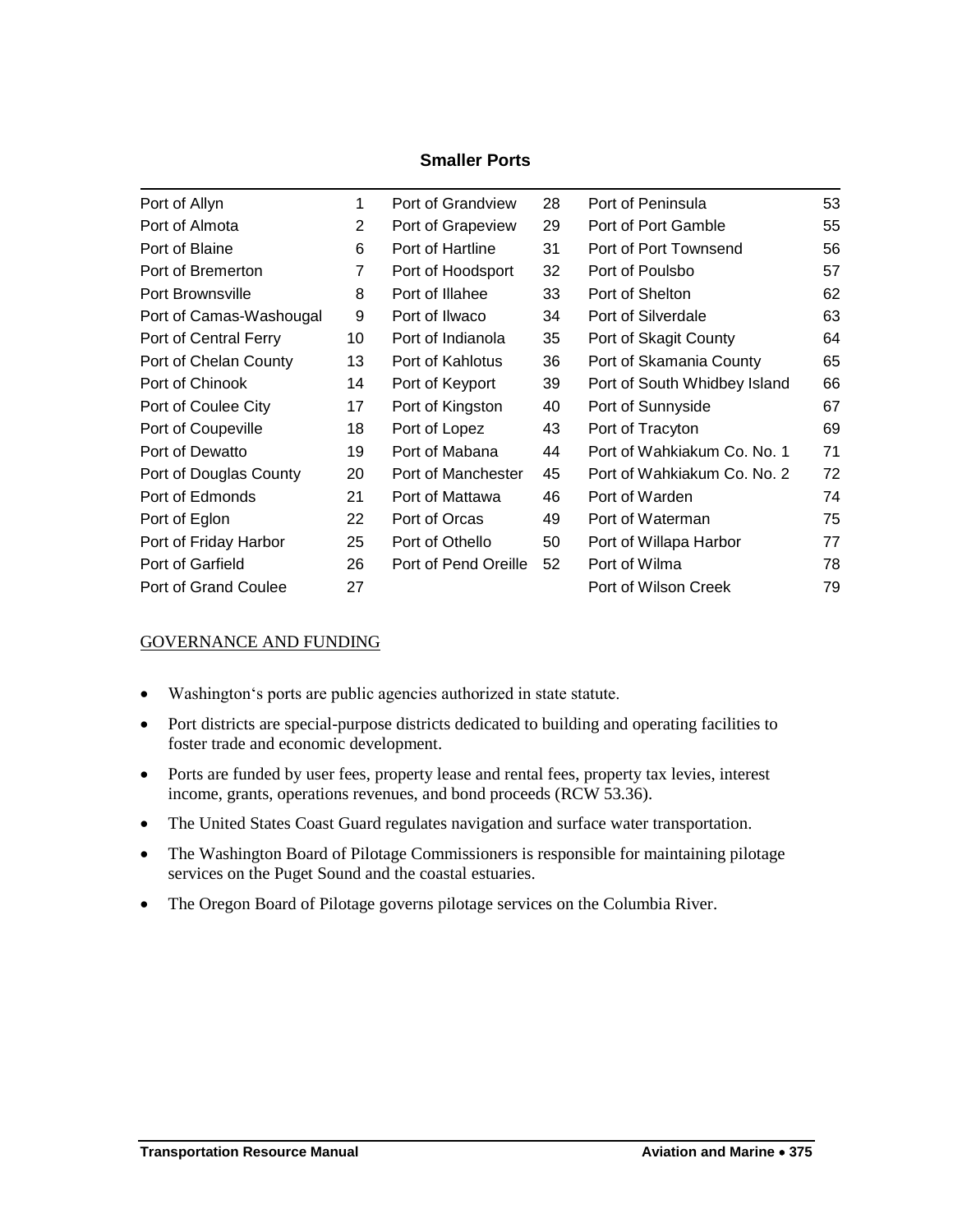# **Ferries**

### <span id="page-7-0"></span>BACKGROUND

- The Department of Transportation, Washington State Ferries (WSF) is the nation's largest ferry system.
	- Washington State's largest tourist attraction
	- Links urban areas on the east side of Puget Sound and communities on the Kitsap and Olympic Peninsulas
	- Links San Juan Islands and Vashon Island with mainland
	- Links Washington State with Canada through Sidney route
- Ferries are also operated by private businesses and counties.

#### **GOVERNANCE**

### **State Ferries**

- Operated by the WSDOT Washington State Ferries.
- System includes 21 vessels providing service on 9 routes to 20 terminals; in 2010 ferries carried 22.5 million riders and 10.1 million vehicles.
- Current WSF vessel fleet consists of 9 vessel types: Jumbo Mark II Class (3), Jumbo Class (2), Super Class (4), Issaquah Class (1), Issaquah 130 Class (5), Evergreen State Class (3), Kwa-di-Tabil (1), Rhododendron and Hiyu (1 each).
- WSF currently serves 20 terminals in 8 counties and British Columbia. WSF owns 14 of the terminals and 6 others are leased.

# **County Ferries**

- Four counties currently operate public ferries:
	- Pierce, Whatcom, Skagit, and Wahkiakum counties
	- Largely funded with county road funds, Wahkiakum receives state support.

# **Private Ferry Operations**

- There are 19 private ferry operations registered with the Washington Utilities and Transportation Commission.
	- 14 serve between land-based destinations
	- 5 exclusively provide anchorage services
- In August 2004, a private ferry operator, Kitsap Ferry Co., began passenger-only ferry service between Bremerton and Seattle. In January 2005, Aqua Express began passenger-only ferry service between Kingston and Seattle, then discontinued later that year. Additional passenger-only routes are being reviewed by private operators for possible future service.
- In addition, there are operations traveling between Port Angeles and Victoria, British Columbia; Seattle and Victoria; and Bellingham and Alaska.

#### **Other Ferry Operations**

- There are five operations in the state that fall into the category "other":
	- The Colville Indian Tribe provides a toll-free crossing of Lake Roosevelt (Columbia River)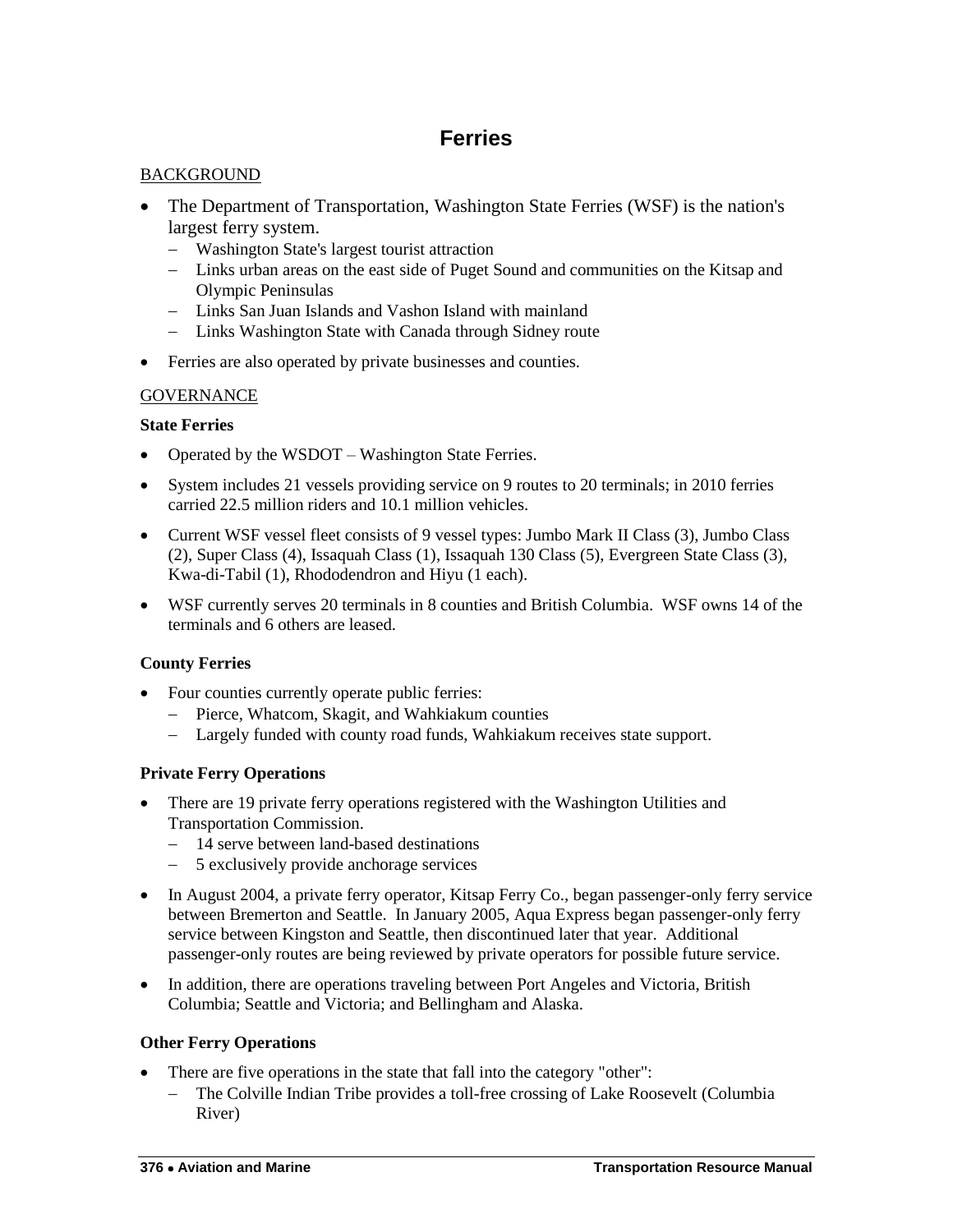- The Alaska Marine Highway (between Bellingham, Washington and Skagway, Alaska)
- British Columbia Steamship (between Seattle and Victoria)
- WSDOT Eastern Region maintains and operates the Keller Ferry on SR 21 in Eastern Washington.

#### FUNDING

- State Ferries
	- Dedicated Motor fuel tax distribution for ferry operations (0.54 cents of 23-cent dedicated gas tax)
	- Dedicated Motor fuel tax distribution for ferry capital construction (0.55 cents of 23-cent dedicated gas tax)
	- Motor fuel tax support from MVA
	- Combined licensing fee (1.661% of collections)
	- Ferry fares, concessions, and rent
	- Federal Ferry Boat and Terminals Construction Program
	- Federal Transit Administration (FTA) grant programs—Section 5309 and Section 5307
	- Federal Surface Transportation Program
	- Federal Homeland Security grant funds from the Office of Domestic Preparedness (ODP) and the Transit Security Administration (TSA)
	- Bond proceeds
- County Ferry Districts *(See Local Taxes, page 107)*
- PTBA Ferry Operations *(See Local Taxes, page 107)*